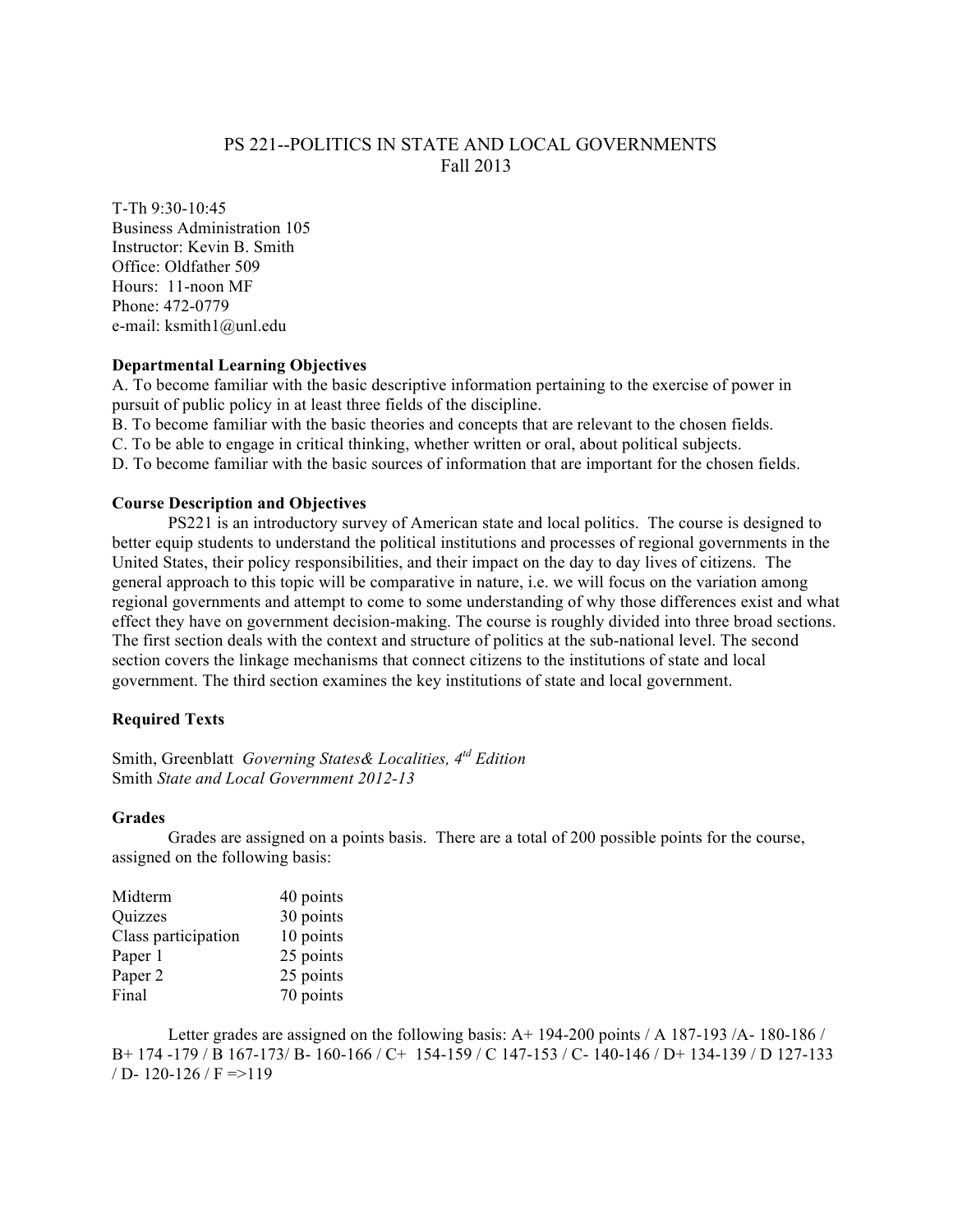The Midterm and Final will be in-class examinations covering both reading and lecture material. The format for these tests will include some multiple choice, true-false, fill in the blank, matching and short answers. **The final is comprehensive**, i.e. it will be based on all the lecture and reading material covered in class. The purpose of all examinations is to assess your grasp of the primary elements of the course, and you will be given more details on the exams in class. MAKE-UP EXAMS WILL ONLY BE GIVEN IF THERE IS A CLEAR AND COMPELLING REASON TO DO SO. This means you must have, at a minimum, a documented, university-approved absence. All make-ups will be in-class essay exams--no exceptions. *I will not give course incompletes except in the most extreme and documented circumstances.*

There are quizzes associated with each week's assigned readings. These will be posted on Blackboard and you are responsible for taking these quizzes as you complete the reading assignments. **Quizzes should be completed before the class dates associated with the weekly readings**. So, for example, the week 2 assigned reading is Chapter 1 in the main textbook and the first class for that week is Sept. 3. This means you should have done the readings and completed the online quiz before start of class on Sept. 3. The quizzes are time stamped and only those completed before the relevant due times will be counted.

You are required to write two papers for this class. **The paper must pose a specific question and attempt to answer that question using the comparative method discussed in class**. The paper should include, at a minimum the following elements: (1) A clear statement of the question of under consideration, and an explicit answer to it. (2) An argument and comparative evidence to support your answer. (3) A minimum of 5 cites (these should NOT include any readings assigned in class). The paper should be typed, double-spaced, with standard 1 inch margins, and the text should be no larger than 12 point in a standard font such as Times New Roman or Arial. It should be no longer than 5 pages of text (an extra page or two for bibliography or references is allowed). Due dates for the papers are listed in the course schedule below. LATE PAPERS ARE DOCKED 3 POINTS FOR EVERY DAY THEY ARE LATE. This sanction begins immediately following the class period when the papers are due, i.e. if the paper is not turned in by the end of the class period on the due date 3 points are docked, and a further 3 points are docked the next day and so on. The purpose of the paper is to assess your critical thinking skills when applied to reasonably complex political arguments.

All students are expected to participate in class discussions, and this is a graded portion of the course. The first and fundamental requirement for participation is attendance—if you are not here you cannot participate and this will be reflected in your grade. Showing up, however, is not enough. To get a good score on the participation component of your grade you need to ask questions, respond to questions and generally verbally engage in the life of the class.

### **Absences**

I will take attendance beginning in the second or third week of the semester. Attendance will not be formally graded, but I will take it into account when assigning final grades. Anyone who is close (within two or three points) of the next highest grade and has four or fewer absences I'll give the benefit of the doubt to and assign the higher grade. Anyone with five or more absences will receive no such consideration. Note that I am not counting the nature of the absences here. Excused absences because of sickness, athletics etc will allow a student to make up work or a test, but these are counted as absences for the purposes of "rounding" grades.

#### **Academic Dishonesty and Misconduct**

I take academic dishonesty seriously. *Anyone found guilty of fabrication, falsification, or plagiarism will, at a minimum, receive an F for this course.* Fabrication means altering information, falsification means inventing information. Plagiarism means presenting someone else's work as your own, either by not giving proper acknowledgement of the source or by presenting work in whole or in part any work that has been prepared by or copied from another person. Anyone found cheating on a test will also receive an F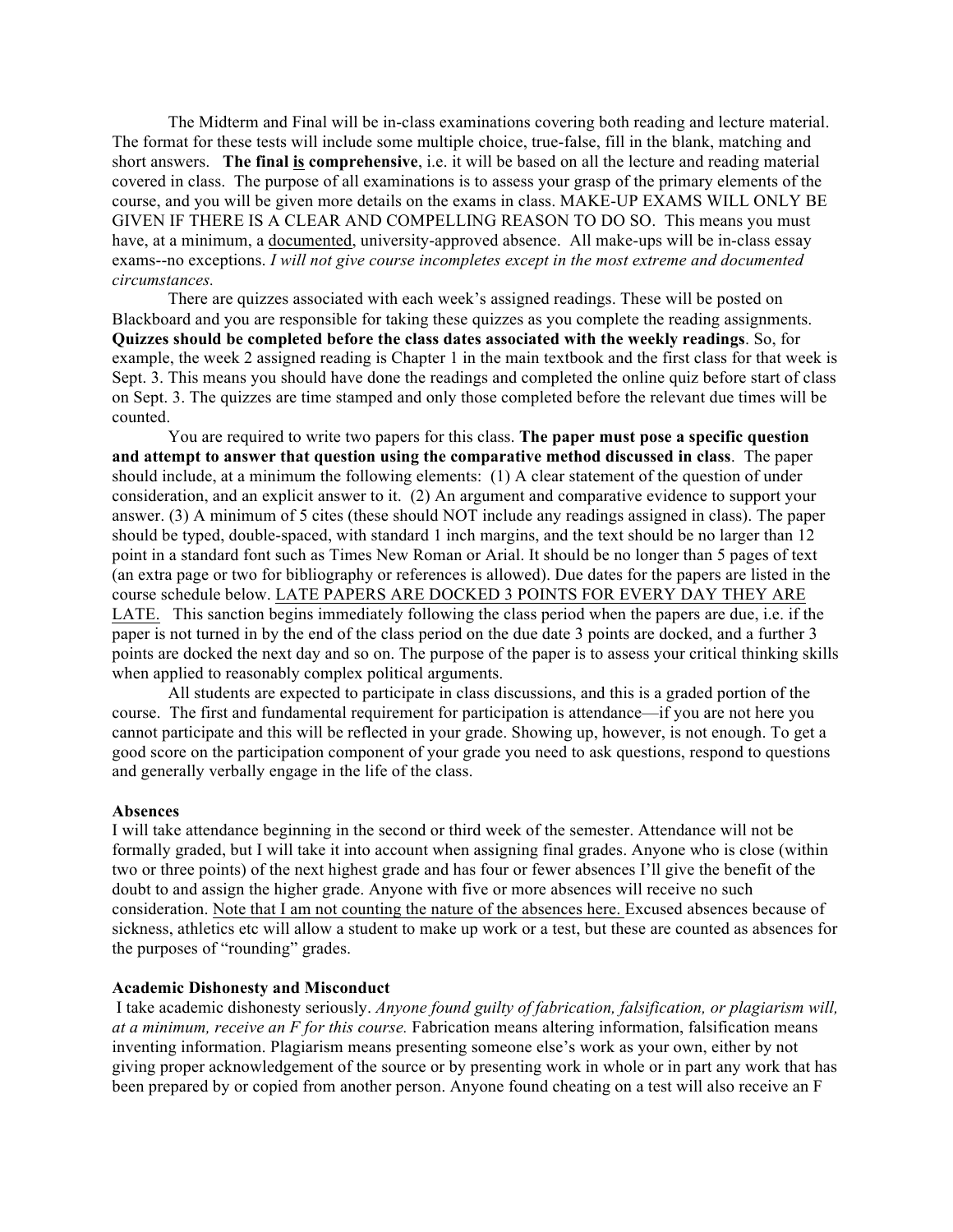for the course, with cheating including, but not limited to, using notes, textbooks or other people's work to aid test taking.

#### **Accommodation for Students With Disabilities**

Students with disabilities are encouraged to contact the instructor for a confidential discussion of their individual needs for academic accommodation. It is the policy of the University of Nebraska-Lincoln to provide flexible and individualized accommodation to students with documented disabilities that may affect their ability to fully participate in course activities or to meet course requirements. To receive accommodation services, students must be registered with the Services for Students with Disabilities (SSD) office, 132 Canfield Administration, 472-3787 voice or TTY.

#### **Class Schedule and Assigned Readings**

The following provides a basic outline for the course. The lectures parallel the topics in the assigned readings, but they are not substitutes for them. The readings are prerequisites for the lectures and should be completed on the earliest date.

- Week 1 (Aug 27) : Introduction to Class (Aug 20): NO CLASS.
- Week 2 (Sep 3/5) Studying the States and the Comparative Method GS&L Ch. 1
- Week 3 (Sep 10/12) Federalism GS&L Ch. 2 S&LG Essays 1, 2, 3 and 4
- Week 4 (Sep 17): State Constitutions GS&L Ch. 3 (Sep. 19) NO CLASS
- Week 5 (Sep 24/26): State Budgets GS&L Ch. 4 S&LG Essay 32, 34 and 35.
- Week 6 (Oct 1/Oct 3) Public Opinion and Voting in the Sates GS&L Ch. 5 S&LG Essays 5 & 6

### **First Paper Due Tues Oct 1.**

- Week 7 (Oct 8/10): Parties and Interest Groups GS&L Ch. 6 S&LG Essays 8, 10 and 11.
- Week 8 (Oct. 15) MIDTERM EXAM (Oct 17) TESTS RETURNED/EXAM REVIEWED
- Week 9 (Oct 22): NO CLASS—FALL BREAK (Oct 24): Legislatures